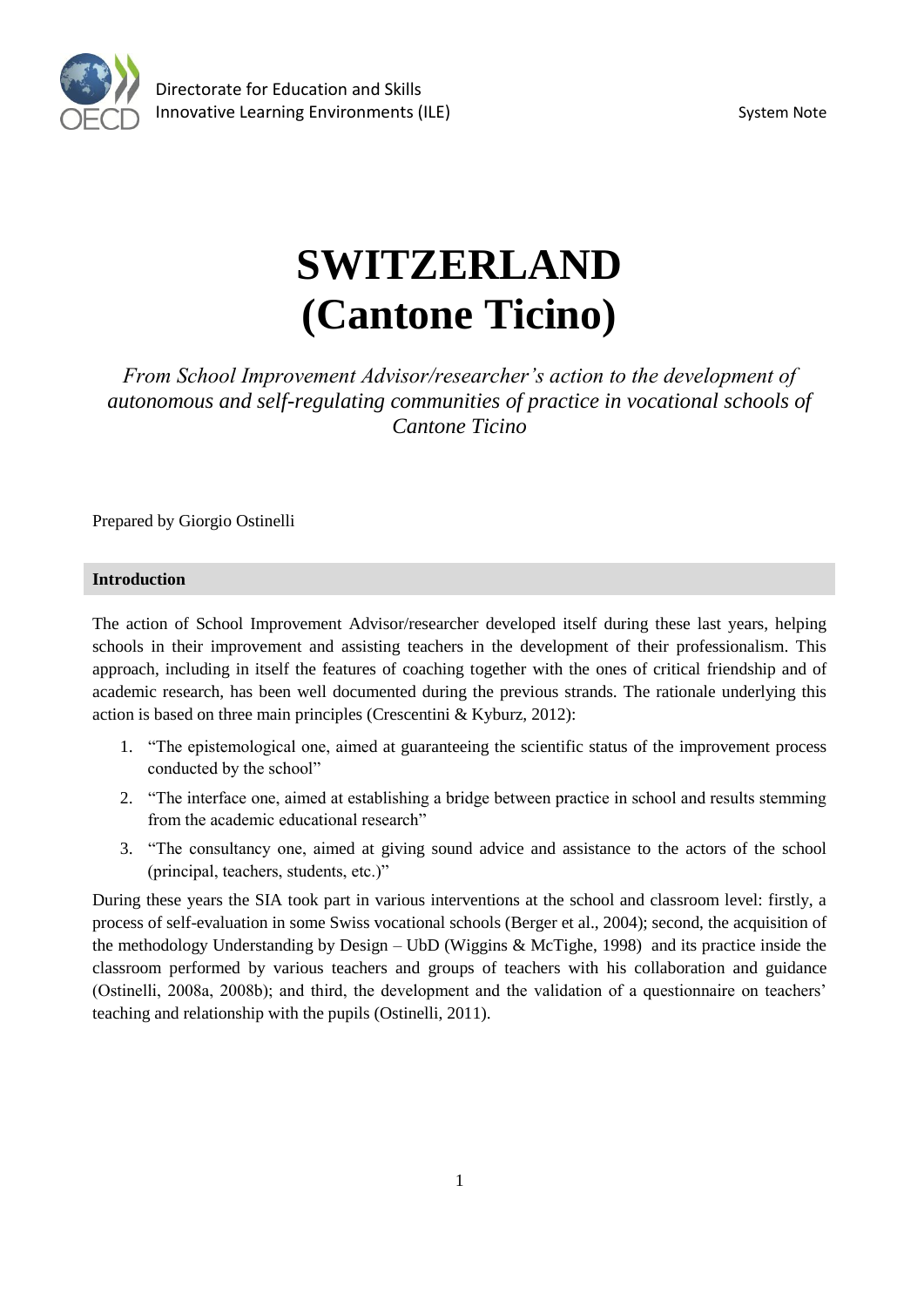

## **1. Aims**

The principal aim of SIA's action is to help schools and teachers in developing innovative teaching methodologies and in practicing self-evaluation. For instance, the introduction of UbD and the improvement of teaching through feedback coming from the pupils are clear examples of this fact. However, during these years it appeared that, when the accent is set mainly on methodological issues, it is possible that teachers assimilate these procedures without changing their underlying educational paradigms. Therefore, a very important objective is at present that teachers develop not only innovative practices, but also wider innovative educational views.

A second aim is the dissemination of the mentioned innovations. At the present time, the idea is for the SIA to firstly collaborate with some "good and experienced" teachers, following them in the development of educational projects, and to gradually create some communities of practice (Wenger, 1998) around them, including in particular young teachers. These groups should become rather autonomous, and the "expert" teachers are and will become point of reference for the other teachers and for the SIA. This approach frees some extra time for the SIA to collaborate with new teachers/groups of teachers.

A third aim is the extension of the number of SIA. We can now consider the experimental stage concluded, at least for the introduction of innovative practices. The SIA's action, as described in other documents, has proved to be effective in the development of new teaching ways and in the reflection on educative practices, at the school and classroom level. Therefore, the next stage should be the training of new professionals. In order to obtain a similar result, it is necessary to convince the political authority of the effectiveness of this approach.

A fourth aim is the application of an effective strategy for the change of paradigm by teachers, that will be described in paragraph 3.

The vision underpinning this project is that, in order to change the way pupils learn, it is necessary, either before and during this, to change how schools and teachers learn. For instance, the formers' practices rely on some well-consolidated myths in dealing with issues and problems. However, processes of selfevaluation could help them effectively in developing reflections and new insights on what is going on inside them. The latter are supposed to develop new knowledge and competencies through the participation in in-service courses, but usually these don't change significantly the way they teach. The action of the SIA as coach, critical friend and professional in educational investigation can help them in putting into practice some educational innovations.

The learners targeted are young apprentices and students pertaining to the vocational sector of the Swiss education system, aged between 15 and 19 years. The schools participating are operating mainly in the industrial and commercial field.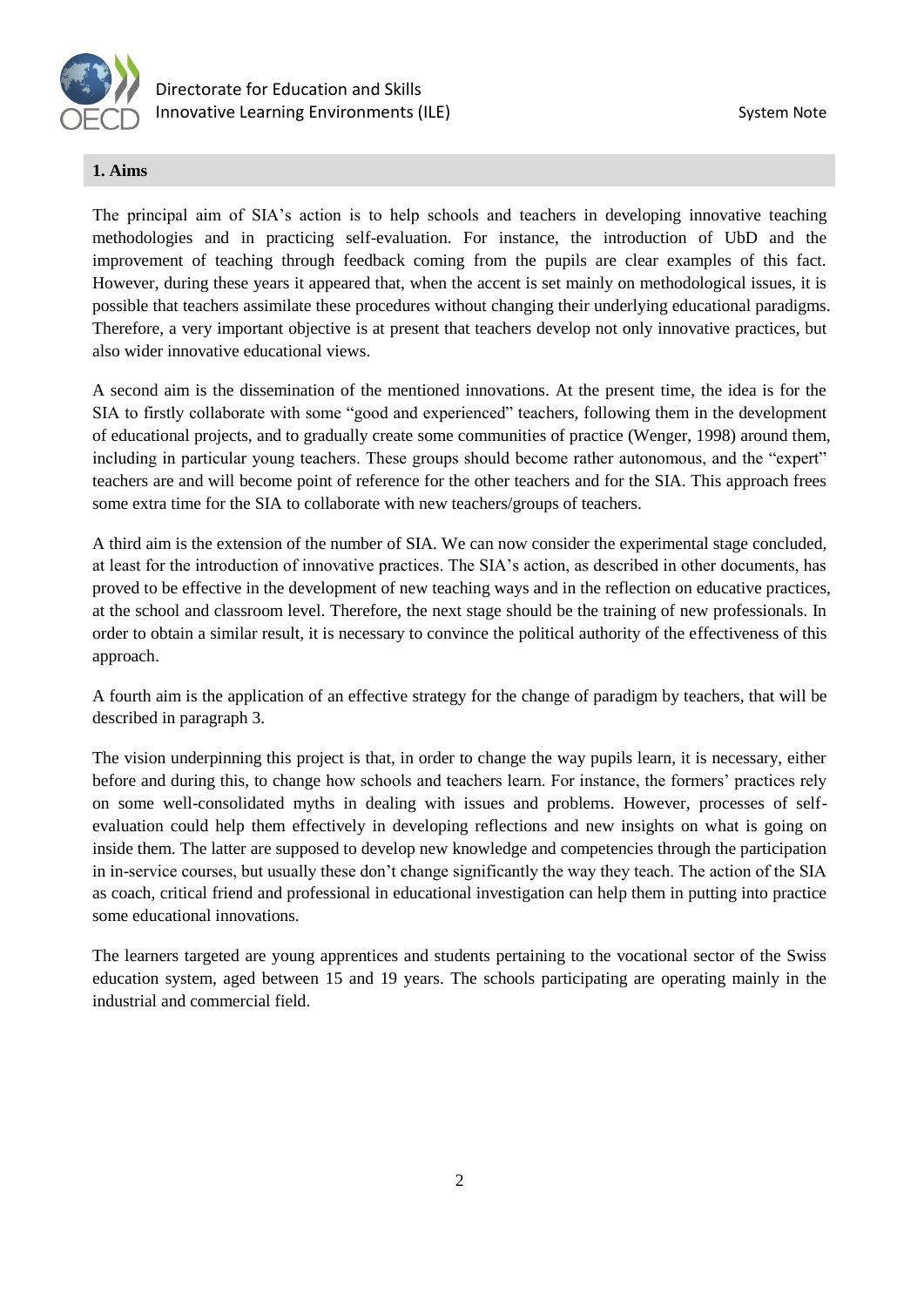

## **2. Leadership and Partners**

The SIA is the leader of the project. However, it should be understood that this leadership is enacted in a constructivist way (Shapiro, 2002) – its role emerges in particular when the "route" of the action needs to be defined – letting however the initiative to the teachers in other moments, even because the philosophy underpinning the project is non-invasive in its nature.

Therefore, the SIA acts in a framework of emergent distributed leadership (Hargreaves & Fink, 2006). During the firs years of his practice, the SIA defines and negotiates together with the school principals the main targets of his action, with the State the necessary resources, on the basis of the school's needs. In this context, he is then free to work with the teachers choosing the more appropriated strategies and approaches, depending on every teacher's particularities. It is also important to stress that the SIA collaborates also with the local institute for teacher education in the vocational sector (Istituto Universitario Federale per la Formazione Professionale – IUFFP), co-ordinating the activities developed by the teachers coached by him with the programs and needs of the IUFFP.

#### **3. Strategies and activities**

The strategy of the SIA is to collaborate with the school and its teachers in a non-invasive way, gaining gradually trust from them and involving them in a reflection on their way to teach and to organize the school life and activities. This is performed through various actions. For instance, the use of a questionnaire on teaching and relationship can provide the teacher with some feedback from her/his pupils whose content, when duly analyzed, scrutinized and located, can be the object of a reflection and the first pace towards the improvement of some educational or classroom management practices.

However, the SIA can't perform this kind of coaching forever. First, it is very important for the changes performed by the teachers to become a stable feature of their teaching during the years. This can be (and is actually) progressively accomplished through the constitution of communities of practice whose members are able to share their experience between themselves. It is clear that these communities of practice need to be built around a key-figure, a "local agent", and this is the scope of the previously mentioned strategy, consisting in involving in first instance "good" and motivated teachers.

This strategy is inspired by sustainability. The traditional approach to innovation in education starts with the experimentation of some novelties, involving some teachers, followed by an overall extension to the remaining ones. The result is often that the innovation becomes a temporary fad and don't put down roots (Fullan & Hargreaves, 1996). This happens because this way to operate neglects teacher motivation and doesn't give therefore an answer to their needs. When the SIA starts his collaboration with a teacher, he tries to help this teacher in reaching the level of improvement suitable for her/his capabilities and needs.

During these years, it appears with some evidence that, if the aim is to assist the teacher in the development of a really innovative way to teach, even if s/he is able to develop a good mastery in using some educational technologies (e.g.: Understanding by Design), a real change of paradigm is actually needed. And this will be a very important aim for the SIA during the next years. At present, between the before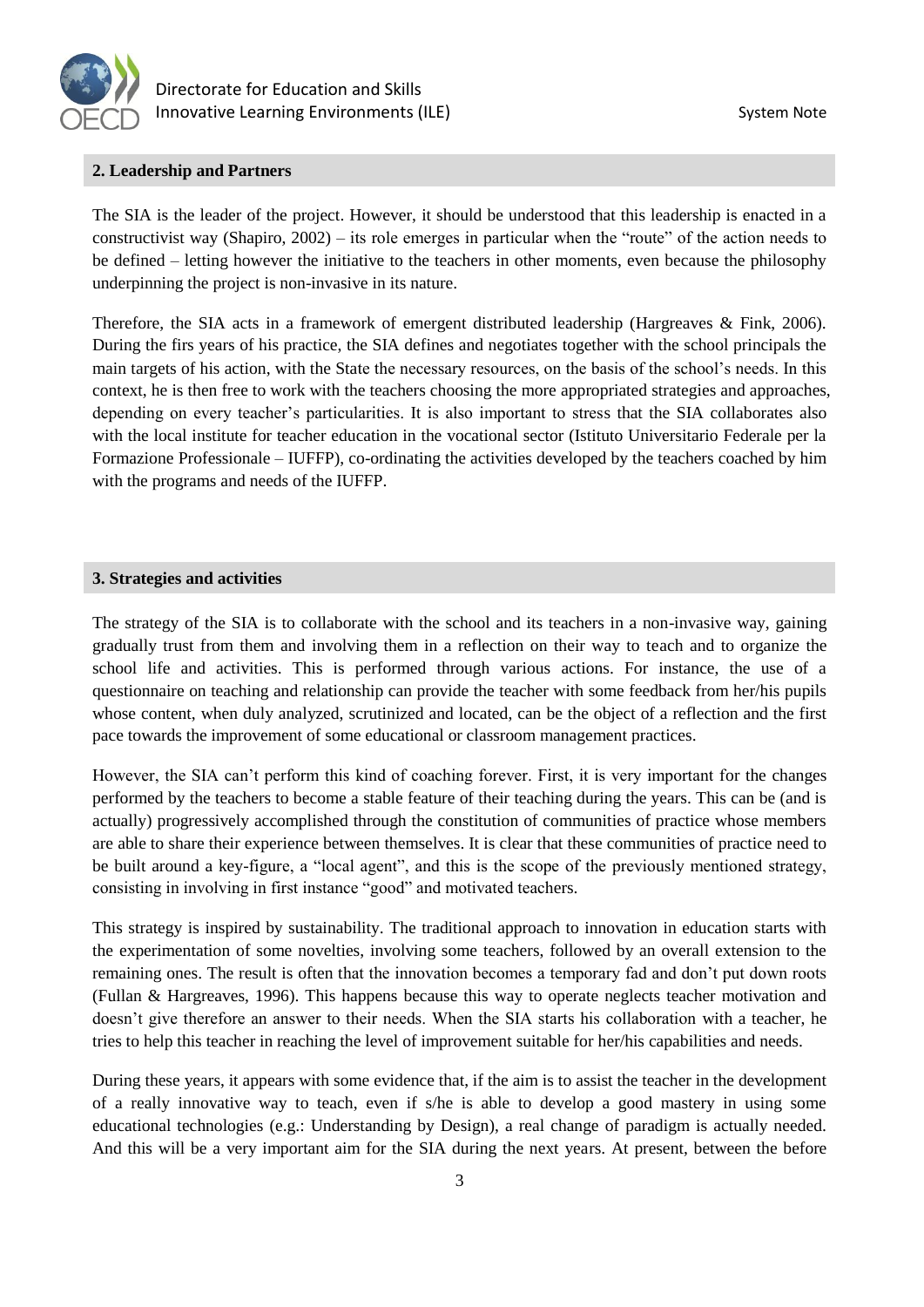

## Directorate for Education and Skills Innovative Learning Environments (ILE) System Note

described three functions, the action of the SIA privileged the epistemological and the consultancy ones, neglecting therefore the interface one. This was due to the accent posed mainly on schools' and teachers' needs. However, it is also important to foster some reflections, for instance on pupils' learning strategies. During the next school year, therefore, some workshops will be organized in the participating schools, involving some reflection on popular themes (e.g.: "democratic" management of the classroom and indiscipline of the pupils; student and teacher motivation; competencies, skills, understanding and knowledge: what are them?; how to teach and learn something taking into account different perspectives). These themes will give the opportunity to introduce some key ideas, like how the people learn, or how functions individual motivation, and so on. In practice, a balance is to be found between immediate teachers' needs and medium-long term vision on education. For this reason, these workshops will be linked to practical activities inside the classroom, but will also lead the teachers to some more deep reflections. Some of them will be structured in more stages: introductory workshop – practice in classrooms – reflective workshop – practice in classrooms.

## **4. Context**

The context is constituted by vocational schools in Cantone Ticino (Switzerland), including the SPSE of Tenero, the SPAI of Mendrisio, the CPC of Chiasso and the SSMT of Lugano. We are now looking for the involvement of other schools, still in the vocational sector. One of the aims for the future is the participation of schools from other sectors. Usually, it is easier to perform educational investigation in the vocational branch, because of the political adversity towards assuming "risks" at the primary or secondary school level. However, the preliminary stage of the project is now concluded, and we are at present in its developmental phase: therefore, the risks are now reduced, and the SIA action could be performed without problems in other schools.

This approach had the luck to arise from the encounter between a part-time University professor and researcher and the offer for a role as critical friend and coach in a school improvement project firstly funded by the Swiss Confederation and then by the Swiss State of Cantone Ticino. Those conditions gave birth to a very uncommon experience, crossing the borders separating University and educational systems.

#### **5. Resources**

The main resources are constituted by work time, both for the SIA and the teachers involved in the experience. At present, the SIA works partly (half of his working time, around 20 hours a week) with schools and teachers, while the remaining of his workload is shared between consultancy and support activities for the local Ministry of Education and teaching at the Universities of Bologna and Milan. Every teacher disposes of 90' of time every week for the planning of his activities, and also for discussion and collaboration with the SIA. At present the SIA is working with 15 teachers. The technical resources of the schools (computers, facilities, installations) are usually of good quality and can be used through a welltimed planning.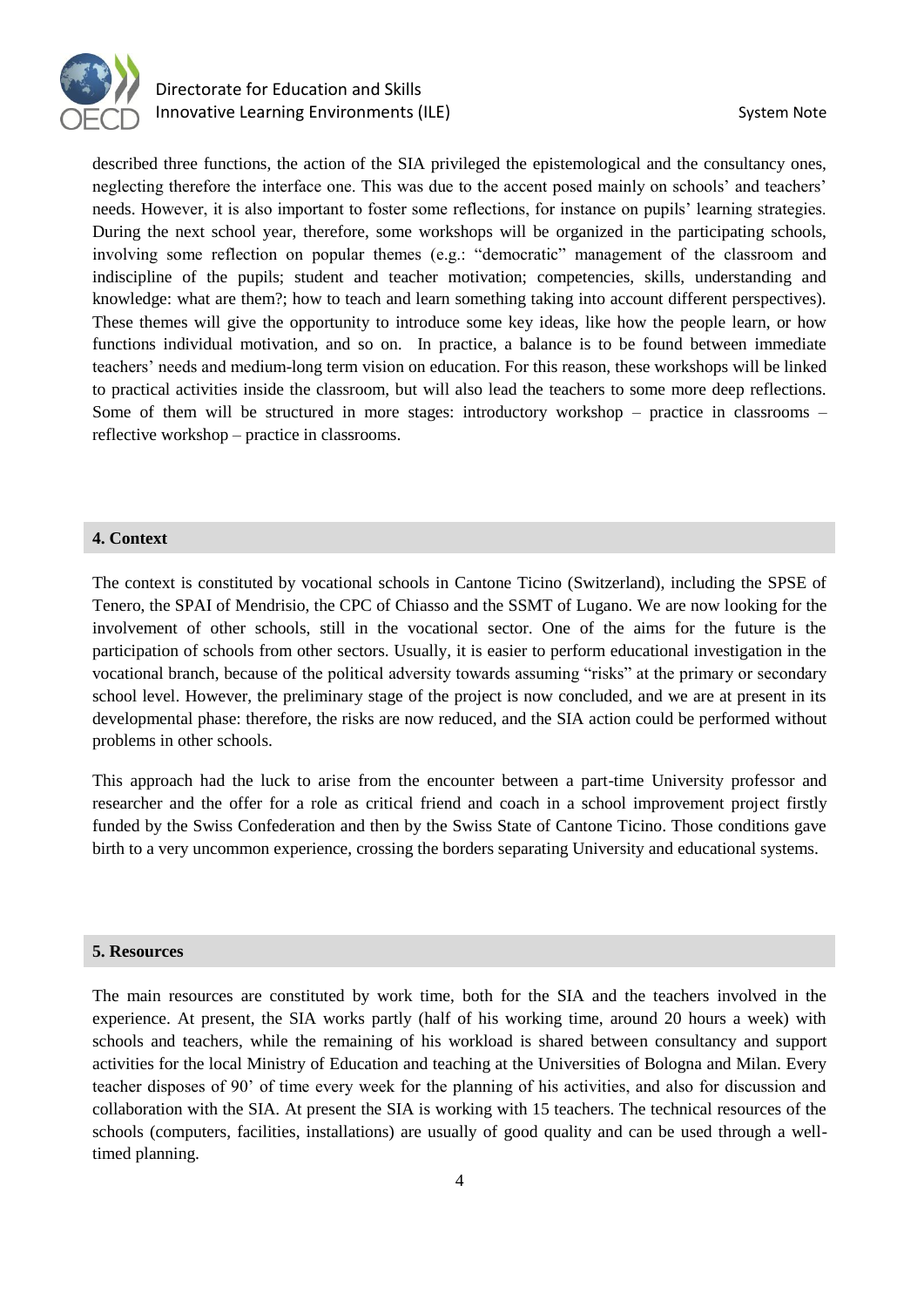

## **6. Development over Time**

This project developed itself during the past years, leading to a satisfactory standing, documented through the analysis conducted by the DFA of the SUPSI (Crescentini & Kyburz, 2012). While during the first stage (2003-2005) the SIA acted more like a critical friend, he fully developed his function during the following years. Now, besides the usual activity of support to teachers and schools, three new activities will be performed:

- 4. The organization of 4-5 workshops during the school year, in every school, on themes of relevance for the teachers. This activity will be preceded by a brief survey inquiring the most important issues and needs of school's teachers.
- 5. The development of communities of practice, starting with peer observation and collaboration, and including four meetings involving a common discussion on the utilisation of Understanding by Design in the classroom. During this process, the more experienced teachers should gradually become point of reference in every school.
- 6. The repetition of the self-evaluation process in one school.

| Sep.                                                                             | Oct.     | Nov.     | Dec. | Jan.     | Feb.     | Mar                           | Apr               | May                                                          | June                            |
|----------------------------------------------------------------------------------|----------|----------|------|----------|----------|-------------------------------|-------------------|--------------------------------------------------------------|---------------------------------|
| Activity with teachers on teaching (UbD, development of communities of practice) |          |          |      |          |          |                               |                   |                                                              |                                 |
| Quest.<br>on<br>paradigm<br>change                                               | Workshop | Workshop |      | Workshop | Workshop | Workshop<br><b>Interviews</b> | <b>Interviews</b> | Review of authentic performances<br><b>Student</b><br>quest. | Quest. on<br>paradigm<br>change |
|                                                                                  |          |          |      |          |          | School self-evaluation        |                   |                                                              |                                 |

The planning of the experience for the next school year will be the following: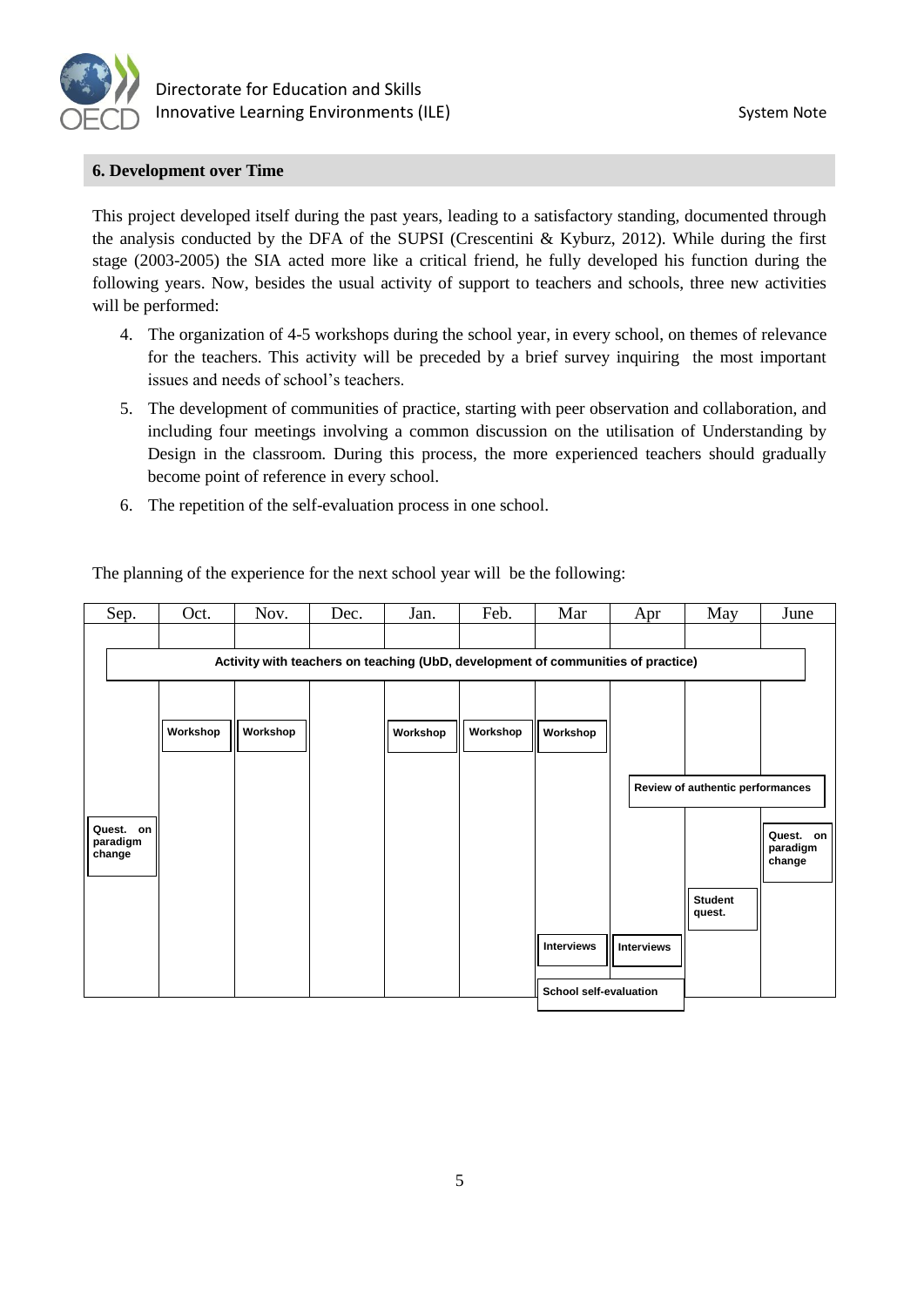

## **7. Evidence of effectiveness and efficiency**

The first aim is to "help schools and teachers in developing innovative teaching methodologies and in practicing self-evaluation". The feedback given by teachers and students (see the following point 8.) will provide some evidence about the effectiveness of the actions performed. Moreover, a brief report on school self-evaluation process will be produced. The assimilation of a more innovative and research-oriented paradigm by teachers will be inferred by the administration of a questionnaire (see the following point 8 for details).

The second one is "the dissemination of the mentioned innovations". In fact, this aim will become effective in so far as more teachers start to collaborate in couples and then, gradually in little groups. This should lead to the creation of communities of practice. The happening of these facts will be reported and documented.

The third aim is "the extension of the number of SIA". This is a very ambitious aim, since it entails the willingness by the political level in investing in innovation beyond the level of experimentation. The idea is and will be proposed to political stances during the next year.

The fourth and last aim is the "application of an effective strategy for the change of paradigm by teachers". This intervention will be described through a report, including also some reflections on the experience.

## **8. Success Factors**

The aim, as said before, is to help the teachers in developing a more research-based and innovationoriented teaching paradigm. At present, I am conducting a survey in various countries, comparing teachers who participate regularly in in-service or even Ph. D. courses to teachers that don't or do it only from time to time. In brief, the preliminary results of this research show that there is a statistically difference between the two sub-groups.

The same questionnaire will be submitted to teachers constantly participating to the workshops, at the beginning of the school year and at the end, and every statistically significant difference between both administrations will be checked. Moreover, their results will be compared with the results of both subgroups participating to the original survey, and the information will be complemented with some interviews.

The students' learning will be more oriented to understanding than the learning in traditional classrooms, since Understanding by Design remains a key feature of the project. Therefore, a brief synthesis of their authentic performances will be gathered, and the "Questionnaire for the evaluation of teaching and the relationship with the teacher" will be administered to them at the end of the school year.

Some interviews on SIA's action, involving teachers participating to the project were performed and more will take place during the next school year.